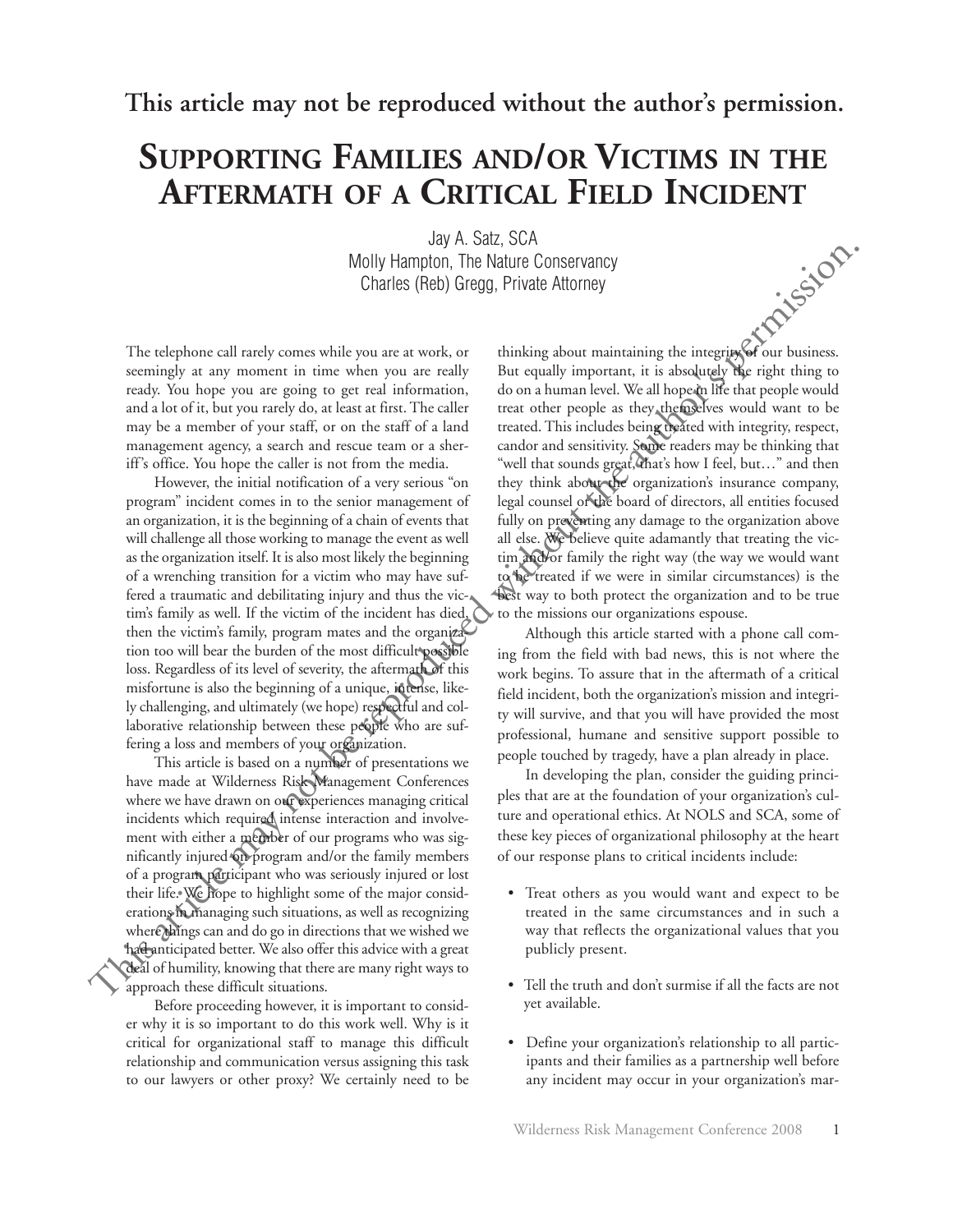keting and enrollment process. After the incident changes the relationship, regardless of the difficulties that may occur, do not treat the situation as an "us vs. them" war or game.

- As important as your relationship with the victim and/or family will become, do not forget the organization's equal obligation to staff and other participants, both the ones involved in the specific incident, and all others being served by the organization.
- Make sure that your organization's plan for critical incident management and your implementation of the plan have pre-incident "buy-in" from all relevant constituents. This includes your insurance company, board of directors, both senior and field staff, and legal counsel. All will be partners in the management and resolution of the incident.
- We don't have to do it "by ourselves". Consider the use of outside professionals as necessary and appropriate, including search and rescue, land management agency professionals, counselors, clergy and outside incident reviewers.
- While it may not be appropriate in all situations, be prepared to share internal and external incident reviews with the victim and/or family. If it is determined not to share, they will undoubtedly know these documents exist, and you should be prepared to articulate why they are not being shared.
- Consider in advance the possibility that your organization may be at fault in the loss incurred on your program. What will be the status of the field staff involved? How will this change the strategy you will employ in managing your relationship with the victim and/or family?
- Consider the possibility of offering financial assistance to the family, particularly (but not limited to) funeral expenses. Your organization will likely be in far better financial shape to absorb the sudden and unplanned expenditure of potentially many thousands of dollars than many of the participants your organization serves. Providing such support does not indicate a legal assumption of guilt or responsibility.
- Regardless of where fault may ultimately lay, consider alternatives to law suits, including mediation or arbitration.

No set of guiding principles will provide a road map for every situation, but by setting the ethical foundation of your organization's response to critical incidents you will have a far easier time improvising as you move forward.

The reality is that the options for moving forward are defined by your organization's ethics and culture. But what you may wish to do, or what seems to be the best organizational solution for a particular issue brought up by the situation may collide with the perspective, wishes and needs of the victim and/or family and may also collide with other partners such as the organization's insurance company. This overlap is in effect the area for all for both parties to maneuver within and as a result no particular direction or solutions should be assumed. What your pre-planning has done is to prepare you for living in the situation, which is quite different from being in charge of the direction things will take.

Once the guiding principles are set, actually building the plan is pretty straight forward, not very different from other action or emergency response plans your organization undoubtedly has produced for crisis management. Things to consider in the Planning and Implementation of a critical incident response include:

- Get your constituents and professional associates on the same page (in case they are not). Provide opportunities to get your legal counsel, insurance company account managers, members of your board and others into the field. Once they have confidence in the quality of your organization's training, risk management practices, and the competency of your field staff they will be in a much better position understand the approach you wish to take when dealing with victims and/or families after a critical incident.
- Have a written plan, not just a concept. It should outline staff roles (including staff who should not be involved in the management of the incident to assure that the rest of the organization can still function), thresholds of internal and external communication and details for media management. How are difficult phone calls made? When is it better to travel to communicate tragic news in person? Who else should be present? Now that you have a plan, be prepared to deviate, innovate and if necessary, throw pieces of it out if it doesn't meet the need of a situation that despite the best efforts and talents applied to its development was not anticipated. aranon can obtig and other particle may company. This orchange is in GEc that are all other behinds to the set of the last the set of the set of the set of the set of the set of the set of the set of the set of the set o
	- Designate a primary contact for the victim and/or family. Consider this person's position in the organizational hierarchy, gender, age and any other element that would add to the comfort of the family and how the family will perceive the credibility and intentions of the organization. Sometimes this naturally seems to be the executive director and often works well that way. And sometimes for whatever reason the executive director is not the right personality (or some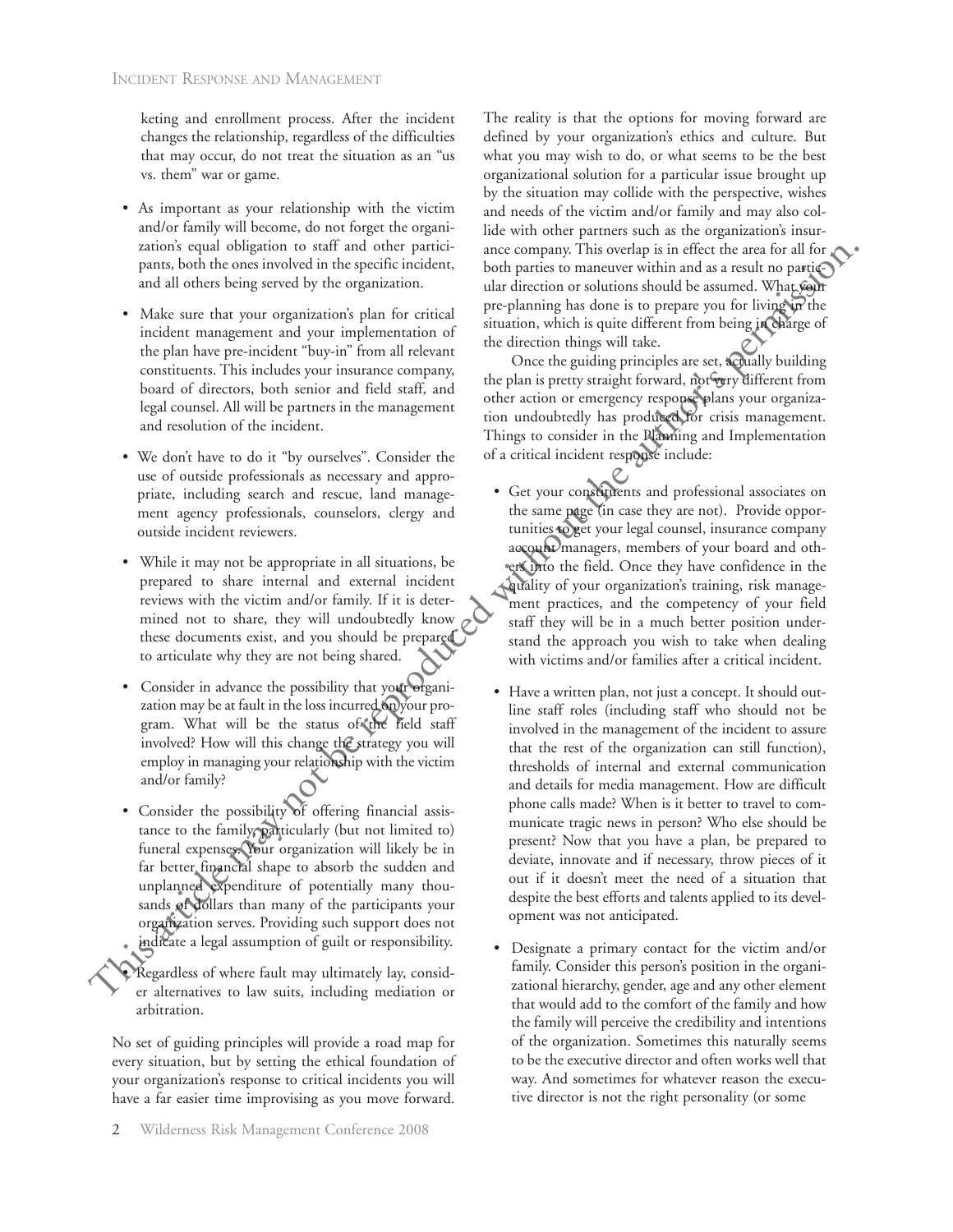other) match for the needs of the family (regardless of the role played, the ED should certainly be involved early and up front to clearly send the signal that the organization takes the situation very seriously and classifies it as the highest of organizational priorities). If the primary contact is not the executive director, proactively determine what kind of authority and decision making ability this person will be empowered with. Examples of in the moment decisions that need to be made may include committing organizational funds or human resources, or making a decision about what should or should not be confidential. Receiving requests from grieving family members that always have to be vetted with someone else rarely allows for a trusting bond to fully develop. Remember that with all the responsibilities this representative of your organization will have, one of the biggest is to earn (and deserve) the trust of these very people coping with a tremendous loss.

- Make sure someone else on staff is assigned to meet the needs of the primary family/victim contact as well as others managing the situation. Whether it is getting her coffee or making sure her dog is taken for a walk regularly or the house taken care of when she doesn't go home for long stretches, the primary is working very difficult hours under very intense pressure and is putting both the needs of the family members she is working with and the needs of the organization above her own. Checking in on their emotional well being is equally important.
- Training. Whether it is making a difficult phone call, talking to the media, debriefing the staff involved in the actual incident, we all need to go through scenarios and train repeatedly if we expect to perform to standard. This is not the type of situation to "wing it" based on confidence that everyone involved will rise to the occasion.
- Learn as much as you can about the victim and the family so you can better meet their needs. Do they have clergy or other trusted advisors that can be involved in both their support and communication with your organization? (In some cases a person in that role is who you might end up talking to rather than a family member).
- Be prepared for anger, frustration, hysteria and any other emotion you can imagine. Think about how you can sincerely respond and have someone available to you for debriefing after being on the receiving end of such strong and sometimes negative energy. It is easy to say "remember, don't take it personally" but if

you have not seriously considered how you would respond to an aggrieved parent yelling at you from three inches away that you killed her son, you are not yet ready for your role.

- As a senior management team, give careful consideration to key items such as whether you would recommend/facilitate a trip by the family to the incident site (is the incident on-going or closed?), bring the family in contact with the staff and members of the program/course the incident occurred on or who (in the case of a death) should go to the funeral – if invited. Also consider how you will respond to requests to see incident reports and other documentation or even a request to be part of the investigative process.
- Define your organization's documentation and communication protocols for both managing the incident, and then for the investigation and resolution of any and all issues attached to the incident. Key players may have different documentation responsibilities, and your organization's legal counsel may wish to define the "who, what and when" for this documentation, including whether (and how often) notes should be edited for clarity, relevance, accuracy and brevity. The rest of the organization no matter what its size, will be dramatically impacted by whatever the situation is, and it should be determined who should communicate with them and how often. Ex and decision and interesting ability the interesting of the including ability that is a member of the formula contribution of the matter of the matter of the authorities in the representation of the matter of the autho
	- Plan for the long haul. Regardless of the size of the organization, resolving some of the situations that arise from a critical incident can take time and however long it takes, will be an emotionally and physically wearing experience for those involved. And there are other programs/courses likely in the field and others prepping for the field, bills to pay, marketing and recruiting activities that need to continue, and all the other things that need to be done to keep a successful organization running.

One of the biggest challenges to utilizing this advice on how to prepare, regardless of the fact that it is all based on experience, is that every incident will bring unique features with it, and the people connected to each situation come from such extraordinarily diverse backgrounds, experiences and approaches to life. It can be very difficult to intuit how someone we do not either know or even know where they come from will act and we need to be very humble about even thinking we can imagine how they might feel.

Some circumstances that can charge an already difficult situation occur when the person seriously injured or deceased is a child, or if family members disagree with the victim's decision to participate in the activity or with the